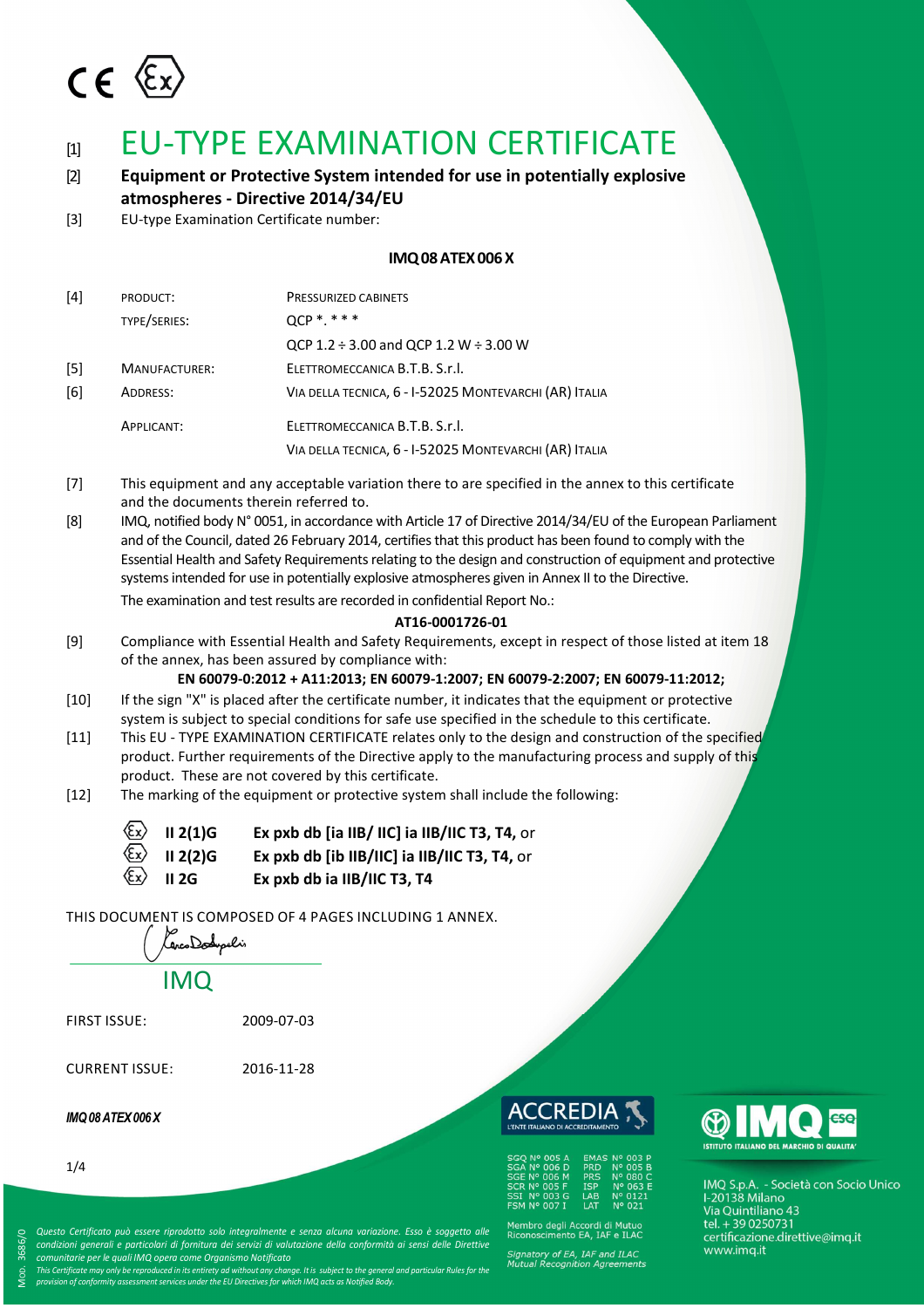

# [13] ANNEX

[14] EU-type Examination Certificate number:**IMQ08ATEX006X**

### [15] **DESCRIPTION OF PRODUCT:**

Electrical cabinet of device and control protected by pressurized apparatus. Pressurization unit contains a flameproof enclosure (Ex d according EN 60079-1) fitted to intrinsic safety elements (Ex ia/ib according to EN 60079-11) when located in hazardous area, permitting pressurization by leakage compensation.

The cabinet contains a set of equipments specified by descriptive documents, in particular one or more electrical equipments of certified type and added cooling system with tube heat exchanger.

The cabinet is equipped with safety device which form safety related part of a control system. The safety and integrity of the control system is consistent with an evaluation in single fault.

The evaluation has been performed following the requirements of EN 50495:2008 standard.

#### *[15.1]* **MODELS/SERIES IDENTIFICATION:**

| $-$ QCP 1.20    | (standard ambient temperature range type) | <b>QCP 1.20 W</b> | (extended ambient temperature range type) |
|-----------------|-------------------------------------------|-------------------|-------------------------------------------|
| $-$ QCP 1.60    | $\boldsymbol{u}$                          | <b>QCP 1.60 W</b> | $\boldsymbol{u}$                          |
| $-$ QCP 2.00    | $\boldsymbol{\mu}$                        | <b>QCP 2.00 W</b> | $\boldsymbol{\mu}$                        |
| <b>QCP 2.50</b> | $\boldsymbol{\mu}$                        | <b>QCP 2.50 W</b> | $\boldsymbol{\mu}$                        |
| $-$ QCP 3.00    | $\boldsymbol{\mu}$                        | <b>QCP 3.00 W</b> | $\boldsymbol{\mu}$                        |

#### *[15.2]* **RATINGS:**

|                                                | <b>OCP 1.20</b><br><b>QCP 1.20 W</b> | <b>OCP 1.60</b><br><b>OCP 1.60 W</b> | <b>QCP 2.00</b><br><b>QCP 2.00 W</b> | <b>OCP 2.50</b><br><b>QCP 2.50 W</b> | QCP 3.00<br>QCP 3.00 W   |
|------------------------------------------------|--------------------------------------|--------------------------------------|--------------------------------------|--------------------------------------|--------------------------|
| Free internal volume                           | 0.8 m <sup>3</sup>                   | $1 \text{ m}^3$                      | $1.3 \text{ m}^3$                    | $1,65 \text{ m}^3$                   | 2 m <sup>3</sup>         |
| Minimal purging flow rate of<br>protective gas | 34 $Nm^3/h$                          | 34 $Nm^3/h$                          | 41 $Nm^3/h$                          | $46$ Nm <sup>3</sup> /h              | $46$ Nm <sup>3</sup> /h  |
| Minimal purging duration                       | 12 min                               | $15 \text{ min}$                     | 22 min                               | $25 \text{ min}$                     | 25 min                   |
| Minimal overpressure                           | 80 Pa                                | 80 Pa                                | 80 Pa                                | 80 Pa                                | 80 Pa                    |
| Maximal overpressure                           | 1500 Pa                              | 1500 Pa                              | 1500 Pa                              | 1500 Pa                              | 1500 Pa                  |
| Maximal leakage rate                           | 2,2 $Nm^3/h$                         | 2,2 $Nm^3/h$                         | 2,8 $Nm^3/h$                         | 3,4 $Nm^3/h$                         | $3,4$ Nm <sup>3</sup> /h |
| Control point of overpressure                  |                                      |                                      | Valve                                |                                      |                          |

#### *[15.3]* **SAFETY RATINGS:**

- $U_{\text{max}}$ : 1000V
- $I_{\text{max}}$  : 4000A
- $P_{\text{max}}$  : 2000 kVA
- Frequency: 50/60 Hz

#### *[15.4]* **AMBIENT TEMPERATURE AND TEMPERATURE CLASSES:**

The assemblies QCP 1.20  $\div$  3.00 have temperature class T3 or T4 with T<sub>amb</sub>: -20 °C  $\div$  60 °C.

The assemblies QCP 1.20 W  $\div$  3.00 W have temperature class T3 or T4 with T<sub>amb</sub>: -40 °C  $\div$  60 °C

### *[15.5]* **DEGREE OF PROTECTION (IP CODE):**

IP65

## *[15.6]* **WARNINGS:**

*IMQ08ATEX006X*

2/4

⋝

OD. 3686/0

*Questo Certificato può essere riprodotto solo integralmente e senza alcuna variazione. Esso è soggetto alle condizioni generali e particolari di fornitura dei servizi di valutazione della conformità ai sensi delle Direttive* 

*comunitarie per le quali IMQ opera come Organismo Notificato This Certificate may only be reproduced in its entirety ad without any change. It is subject to the general and particular Rules for the provision of conformity assessment services under the EU Directives for which IMQ acts as Notified Body.*

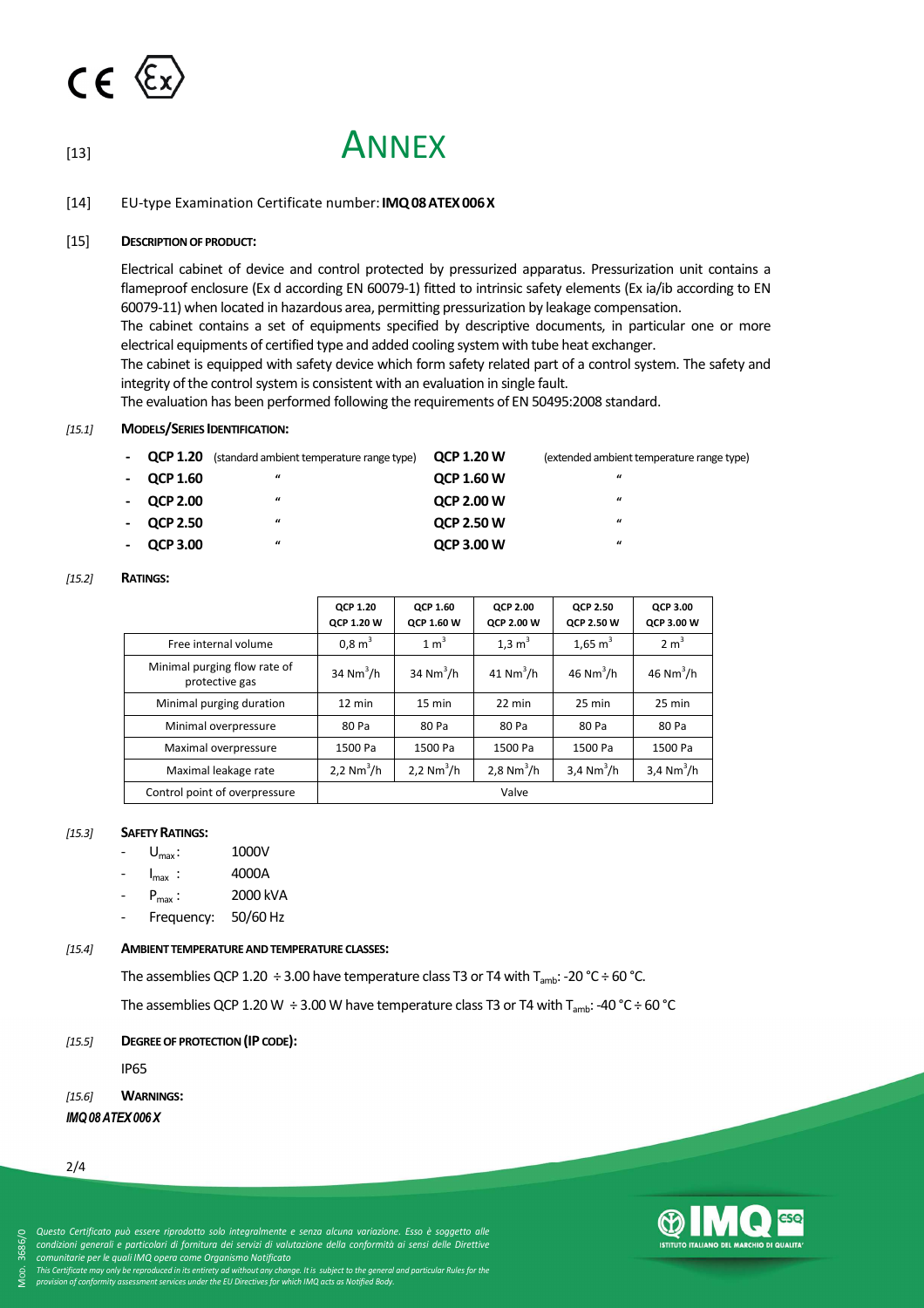

## - Warning – **"Do not open when energized See instructions before opening"**

If protective gas is not air (inert gas):

- Warning – **"Caution, suffocation risk"**

On the automation compartment including battery, when installed in pressurized cabinet

- Warning **"Do not open in explosive atmosphere"**
- [16] **REPORT:**AT16-0001726-01

## *[16.1]* **ROUTINE (FACTORY) TESTS:**

The manufacturer must carry out the routine test prescribed at clause 27 of the EN 60079-0 and at clause 17 of the EN 60079-2.

## *[16.2]* **CONFORMITY WITH THE DOCUMENTATION:**

The manufacturer shall carry out the verifications or tests necessary to ensure that the product complies with the documentation.

Marking the equipment in accordance with Clause 29 of EN 60079-0, the manufacturer attests on his own responsibility that:

- the equipment has been constructed in accordance with the applicable requirements of the relevant standards in safety matters;
- the routine verifications and routine tests in 28.1 of EN 60079-0 have been successfully completed with positive results.

### *[16.3]* **INSTALLATION CONDITIONS:**

Above referred equipment is foreseen to be installed in locations where there are environmental conditions, as clearly specified at clause 1, par. 2 of EN 60079-0.

Installation and use in atmospheric and environmental conditions that are out of above mentioned intervals request special considerations and additional measures by the side of installer or user.

These should be specified to the manufacturer by the user; it is not a required by applicable standard listed in [9] that the certification body confirm suitability for the adverse conditions.

#### *IMQ08ATEX006X*

⋝

OD. 3686/0



*comunitarie per le quali IMQ opera come Organismo Notificato This Certificate may only be reproduced in its entirety ad without any change. It is subject to the general and particular Rules for the provision of conformity assessment services under the EU Directives for which IMQ acts as Notified Body.*